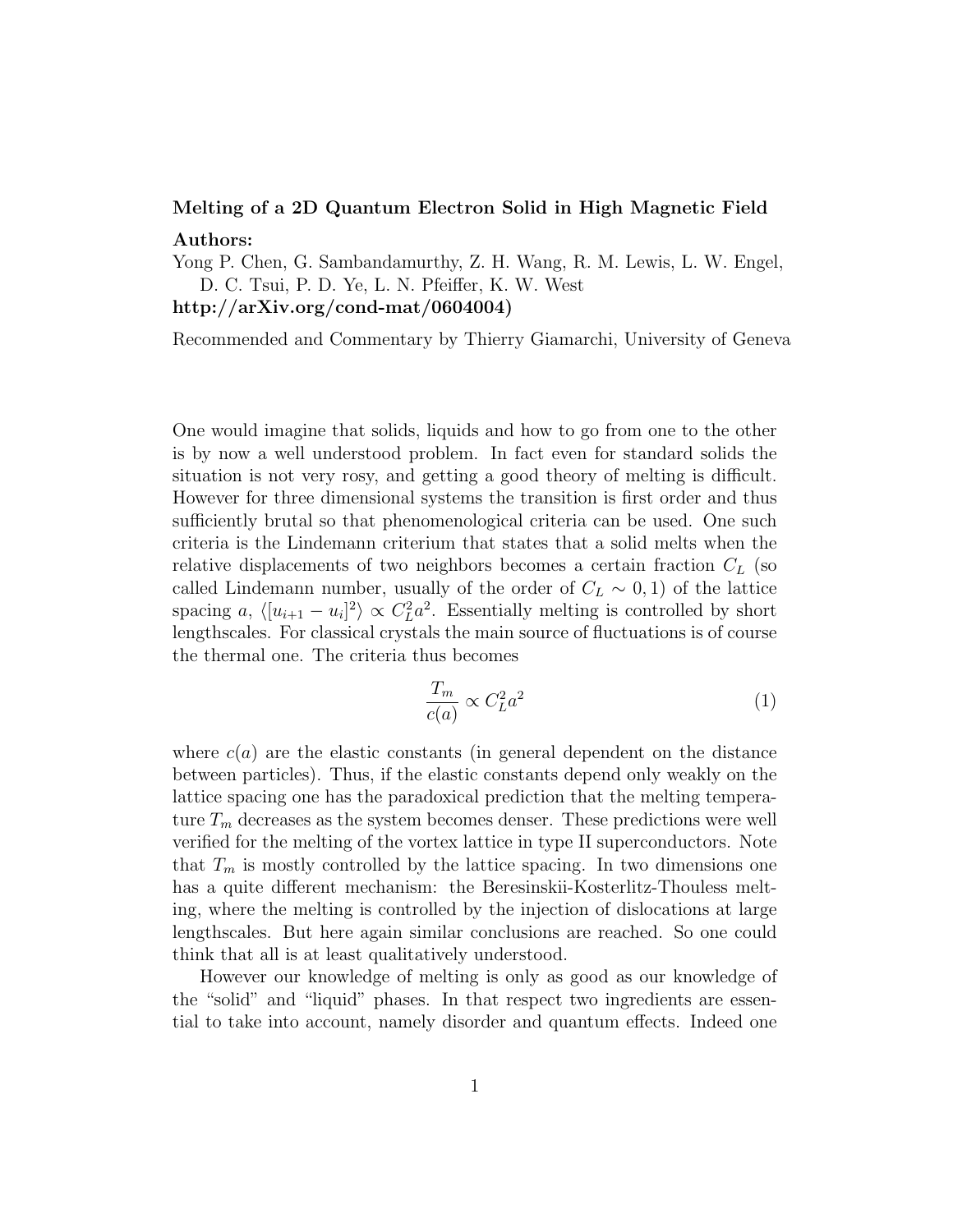has a particular class of "crystals" such as vortex lattices in type II superconductors, that can be embedded in an external disorder, and thus quite different from the standard case. The main surprise in that case was that the naive expectation that disorder destroyes the solid (hence wiping out the first order melting phase transition) was simply incorrect. The solid was indeed destroyed, but the resulting phase, the Bragg glass, retaines enough quasi-long range positional order to still melt via a first order phase transition much like a pure solid. These results were again in very good agreement with experiments. One very important question was thus how are all these effect modified if one does not consider classical crystals but quantum crystals.

The search for quantum crystals is of course a long and challenging quest in condensed matter. Canonical examples in that respect come from Helium crystals. Another interesting realization is provided by electronic crystals. Such crystals are a manifestation of strong interaction between the quantum particles that favor localized solutions compared to simple plane wave states. One famous example is the Wigner crystal where the repulsion between the electrons can induce crystallization. Another way to enhance the effects of interactions is to kill the kinetic energy with a magnetic field. How one goes from the weakly interacting electron system to the crystal, and what is the nature of the crystal phase is of course a very difficult and interesting problem with bearing on the questions of the interplay of disorder and interactions in electronic systems and to the physics of glasses (for more details see e.g. cond-mat/0403531 and refs therein). In addition these electronic crystals and glasses offer important differences compared to the case of the canonical examples of Helium crystals: i) The forces among the particles are of course very different; ii) The distance between particles can be controlled at will by changing the density (e.g. with a gate voltage). This is quite different from a normal crystal where the distance between the particles is strongly constrained by the atomic forces and can vary very little. In addition to controlling the density itself, for electronic crystals one can also independently control the "size" of the particle, since it represents the size of the localized wavefunction at a given site. For Wigner crystals this can be done by varying a magnetic field. There is thus a unique possibility to "engineer" the crystal at will; iii) Very importantly the electronic crystals are embedded in the matrix of the real microscopic crystal, and thus can also be subjected to an external disorder. This disorder can even exist at lengthscales much finer than the electronic crystal spacing. This is a unique property, totally absent for normal crystal since for them disorder can only be external impurities,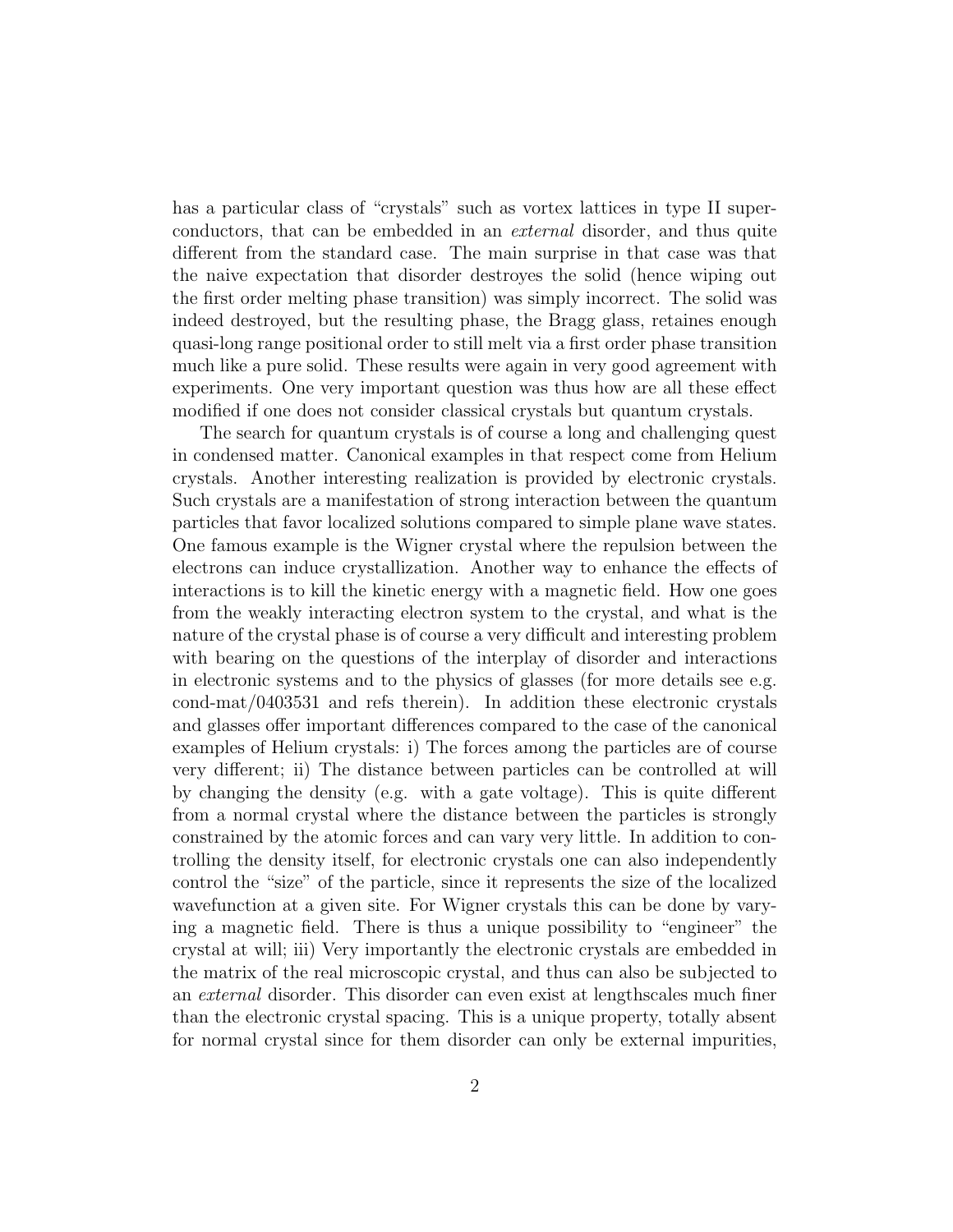vacancies etc. and thus exist at much larger lengthscales than the lattice spacing. The presence of such an external disorder drastically affects both the solid and liquid phases, and thus a priori can change radically the melting properties.

There were many studies undertaken in systems of two dimensional electrons under magnetic field to see if such a phase could be obtained and what are its properties. In particular a.c. conductivity data could show quite convincingly that there was indeed formation of a Wigner crystal, pinned by the disorder present in the system. It was thus very important to address the question of how this crystal melts. The paper recommended addresses this question, by monitoring the resonance observed in the a.c. conductivity that is characteristic of the crystal phase. The main result is that the melting is quite different from what is expected of classical melting. The melting temperature seems to depend only on the Landau level filling factor and not simply on the lattice spacing as could be expected from a standard thermal melting.

The fact that both the cyclotron radius  $r_c$  and the lattice spacing a enter in the melting temperature is of course the sign that the quantum aspects are important in such a system, and that the size of the wavepacket representing one "atom" of the crystal does matter. What are the minimal ingredients needed to understand such a melting is an open and exciting question. Does one need to have a good control on the liquid phase (the Laughlin fluid of fractional quantum Hall effect for example) on the other side of the transition to make predictions on the melting or can one understand such melting directly from the crystal side? It is clear that getting correctly the critical properties of the transition is a complicated question for which the knowledge of the two phases ("crystal" and "Liquid") is needed. On the other hand to correctly predict the position of the transition one would expect that simpler criteria similar to the Lindemann one can be established. What these are remains to be determined.

The paper also discusses the effect of disorder, which pushes the melting temperature upward. Note that contrary to what is asserted in the paper, this effect is in good agreement with what is observed for the thermal melting of crystals in the presence of disorder, but columnar disorder, not crystals with point like defects (that indeed push the melting temperature down). This fact gives in fact even more credence to the idea that what is observed is indeed the melting of a quantum crystal. Indeed in that case the time acts as an extra dimension and the melting of the two dimensional quantum crys-